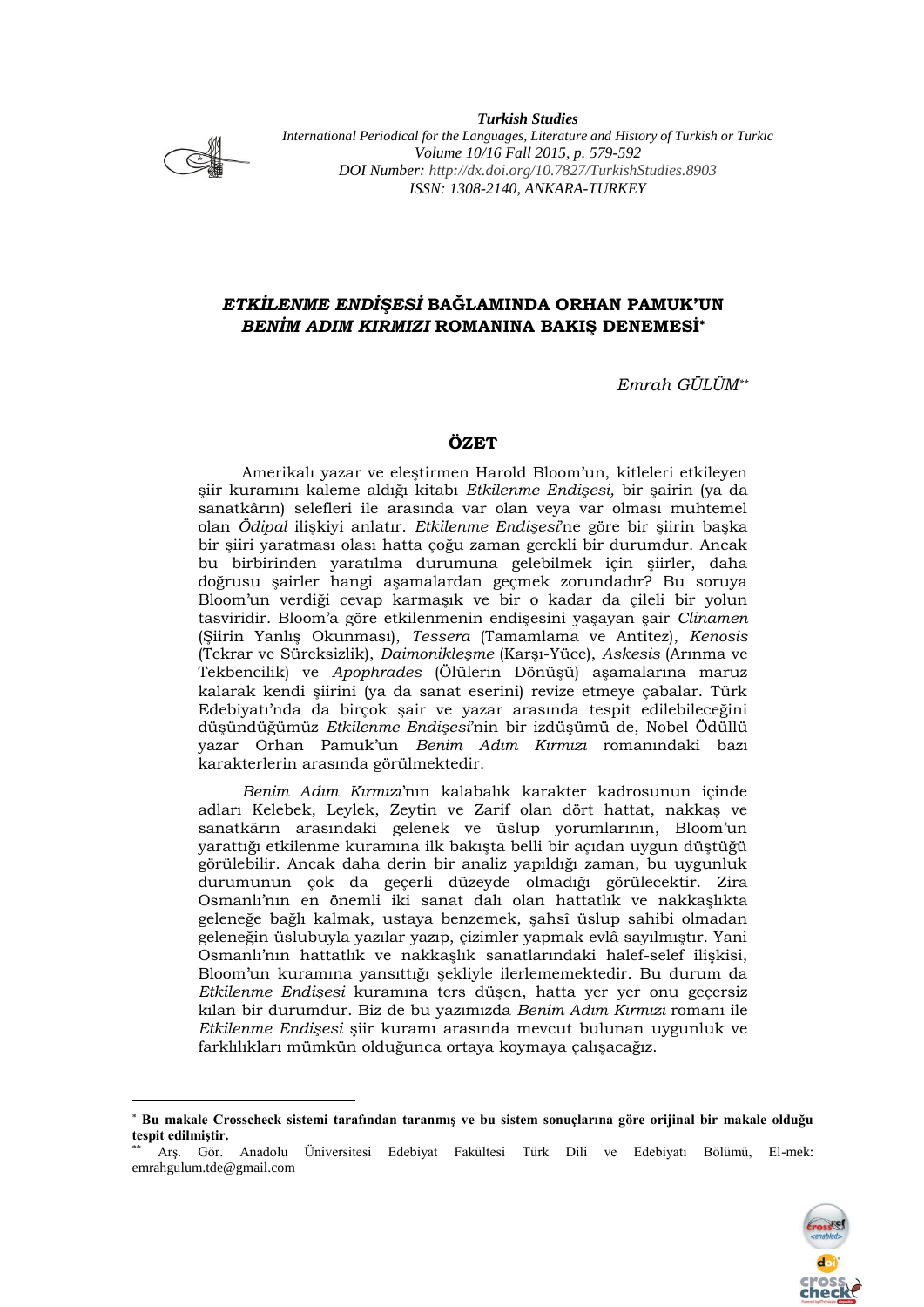**Anahtar Kelimeler:** Orhan Pamuk, *Benim Adım Kırmızı*, Harold Bloom, *Etkilenme Endişesi*, Halef, Selef, Ödipal İlişki.

### **AN OVERVIEW ATTEMPT TO ORHAN PAMUK's NOVEL** *MY NAME IS RED* **IN THE CONTEXT OF** *ANXIETY OF INFLUENCE*

#### **ABSTRACT**

*The Anxiety of Influence* a theory of poetry written by affecting the masses American writer and critic Harold Bloom, tells us possible Oedipal relationship between a poet (or an artisans) and his/her predecessors. According to *The Anxiety of Influence* a poet could, even most of the time must, creates another poet. However, poems, rather poets, must go through which stages to come to this creation condition from each other? Bloom's answer to this question is description of complex and that so painful way. According to Bloom, a poet living the anxiety of influence tries to revise his/her poem (or work of art) exposed to *Clinamen (Poetic Misprision), Tessera (Completion and Antithesis), Kenosis (Repetition an Discontinuity), Daemonization (The Counter-Sublime), Askesis (Purgation and Solipsism), Apophrades (The Return of The Dead)* stages. There are lots of projections about anxiety of influence that we think that we can observe between many poets and writers in Turkish Literature. One of these projections is seen between some of the characters mentioned in *My Name is Red* novel written by Orhan Pamuk owner of the 2006 Nobel Prize.

There are four penmen, miniaturists and craftsmen nicknamed Butterfly, Stork, Olive and Elegant respectively among the crowded cast of characters of the novel. Tradition and style reviews between these characters are partially befit to Bloom's theory of influence. Nevertheless, there is a main problem about befitting. These characters' reviews formally follow Bloom's theory but not inwardly. Because these are significant in the most important two art branches which are penmanship and muralistship at Ottoman Empire that adherence to tradition, to copy the master, and not having personal style. So, because of these reasons Bloom's theory is not completely compensating the successor – predecessor relationship at Ottoman penmanship and muralistship. This situation contradicts to *The Anxiety of Influence* in some ways. We try to manage with this study that bring into the open similarities and differences between *My Name is Red* and *The Anxiety of Influence* as possible as.

#### **STRUCTURED ABSTRACT**

*The Anxiety of Influence* a theory of poetry written by affecting the masses American writer and critic Harold Bloom, tells us possible Oedipal relationship between a poet (or an artisans) and his/her predecessors. According to *The Anxiety of Influence* a poet could, even most of the time must, creates another poet. However, poems, rather poets, must go through which stages to come to this creation condition from each other? Bloom's answer to this question is description of

#### **Turkish Studies**

*International Periodical for the Languages, Literature and History of Turkish or Turkic Volume 10/16 Fall 2015*

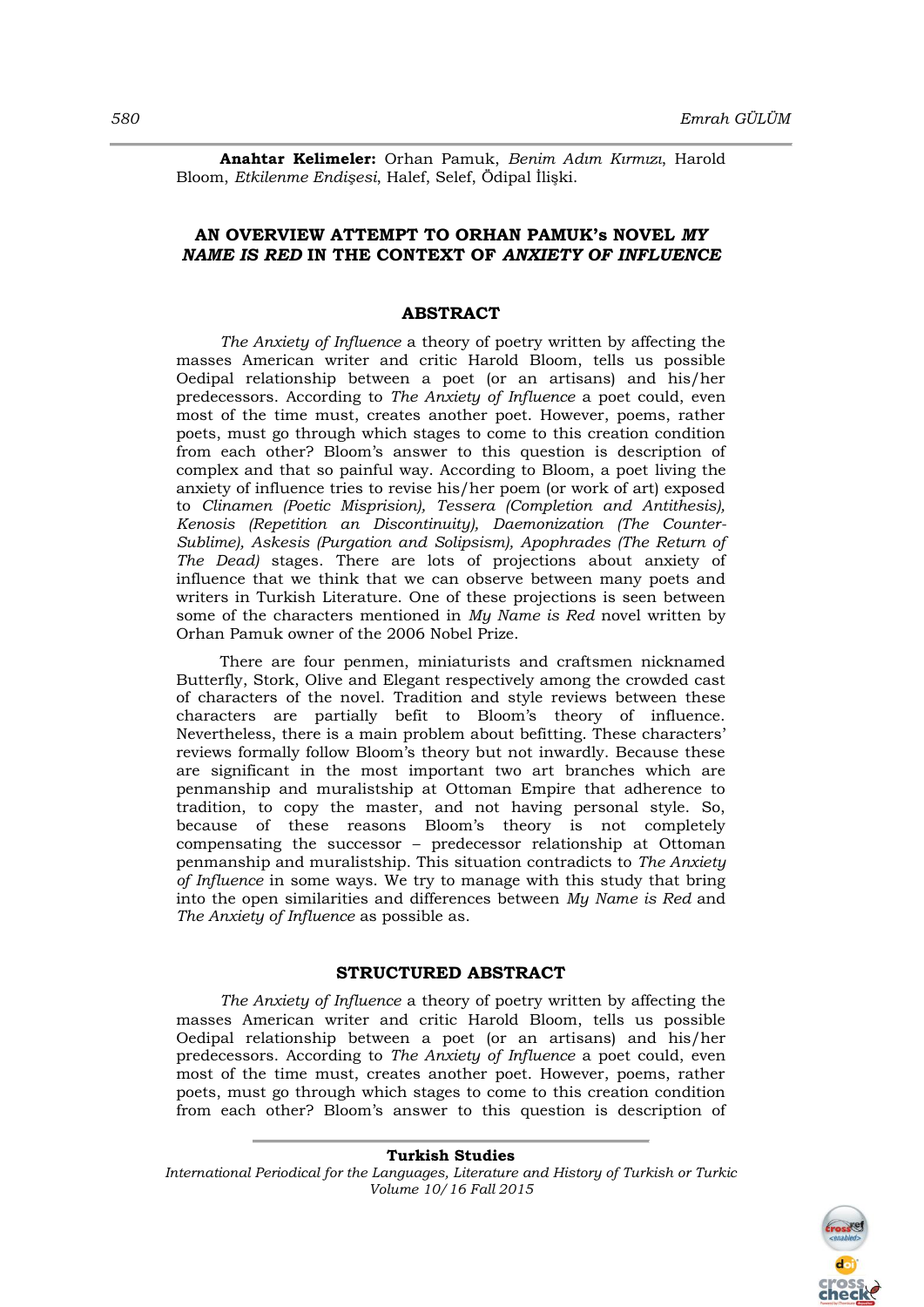complex and that so painful way. According to Bloom, a poet living the anxiety of influence tries to revise his/her poem (or work of art) exposed to *Clinamen (Poetic Misprision), Tessera (Completion and Antithesis), Kenosis (Repetition an Discontinuity), Daemonization (The Counter-Sublime), Askesis (Purgation and Solipsism), Apophrades (The Return of The Dead)* stages. There are lots of projections about anxiety of influence that we think that we can observe between many poets and writers in Turkish Literature. One of these projections is seen between some of the characters mentioned in *My Name is Red* novel written by Orhan Pamuk owner of the 2006 Nobel Prize.

There are four penmen, miniaturists and craftsmen nicknamed Butterfly, Stork, Olive and Elegant respectively among the crowded cast of characters of the novel. Tradition and style reviews between these characters are partially befit to Bloom's theory of influence. Nevertheless, there is a main problem about befitting. These characters' reviews formally follow Bloom's theory but not inwardly. Because these are significant in the most important two art branches which are penmanship and muralistship at Ottoman Empire that adherence to tradition, to copy the master, and not having personal style. So, because of these reasons Bloom's theory is not completely compensating the successor – predecessor relationship at Ottoman penmanship and muralistship. This situation contradicts to *The Anxiety of Influence* in some ways. We try to manage with this study that bring into the open similarities and differences between *My Name is Red* and *The Anxiety of Influence* as possible as.

As we said before, there are six revision stages in Harold Bloom's theory named *The Anxiety of Influence*. These are named respectively *Clinamen (Poetic Misprision), Tessera (Completion and Antithesis), Kenosis (Repetition and Discontinuity), Daemonization (The Counter-Sublime), Askesis (Purgation and Solipsism), Apophrades (The Return of The Dead)* stages.

According the story of the theory, the successor poet misreads his/her predecessor's poem and digresses from predecessor in the first stage called *Clinamen (Poetic Misprision)*. Secondly, in the stage named *Tessera (Completion and Antithesis)*; successor poet formally tries to rebut his/her predecessor's poem but actually completes the poem unknowingly and unconsciously. In the next and the third stage called *Kenosis (Repetition and Discontinuity)*; *y*ounger poet tries to purificate himself/herself by breaking the connection between himself/herself and their predecessor. When the poet does that he/she lowers his/her poem's value with predecessor's poem's value. In the fourth stage named *Daemonization (The Counter-Sublime)*; the accessor allows to higher power named Counter-Sublime to possessed his/her mind and body for powerful reaction about his/her predecessor personally. For instance, the poet, in effort to not being similar with Christ, encourages Anti-Christ spiritually. The fifth stage is *Askesis (Purgation and Solipsism)*. In this stage, poet cuts back his/her talent and poem for distinguish himself/herself from predecessor poet. However this action prunes predecessor's talent and poem at the same time. The sixth and the last stage is *Apophrades (The Return of The Dead)*. In this stage, the predecessor poet comes back from the underworld among the dead to take the lead again, just as the past time. Thus, the younger poet

#### **Turkish Studies**

*International Periodical for the Languages, Literature and History of Turkish or Turkic Volume 10/16 Fall 2015*

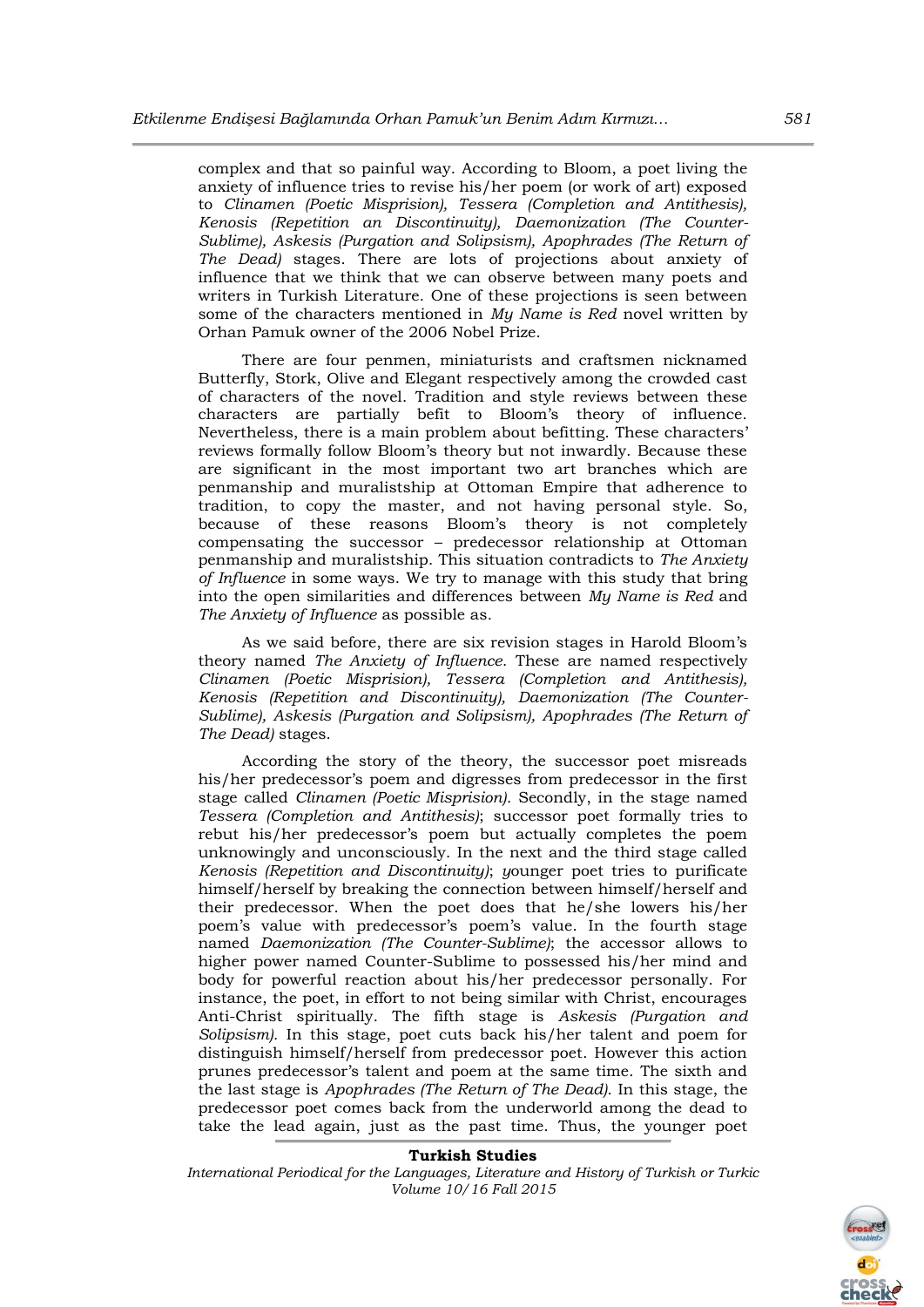makes so many moves on the poem to distinguish his/her poem from the predecessor's poem, he/she returns to the starting point where he/she begins the journey of being a poet. So, he/her give the lead to his/her predecessor his/her own hand.

There are four penmen, miniaturists and craftsmen nicknamed Butterfly, Stork, Olive, Elegant and their headman Master Osman in Orhan Pamuk's novel *My Name Is Red*. These characters proved that they had live anxiety of influence by relationship with each other by experiencing Bloom's six revision stages. Accordingly, apprentice penmen misread and imitated their headman Master Osman and both Qazvinian and Heratian-Mongolian-Chinese headmen's works. So, they actualized the first stage *Clinamen* by doing that. In the second stage, *Tessera*, they completed the incomplete works of Master Osman unknowingly and they promoted their works' and their headman's works' value together. In the *Kenosis* stage, four apprentice penmen named Butterfly, Stork, Olive and Elegant realized that leveling their master's value up with their talents and works. So, they tried to release the burden that charged by Master Osman on them. In the fourth stage, *Daemonization*, four penmen had daemonic arrogance because of their ego and self-confidence after freed themselves from Master Osman's needless and massive burden and they did some malicious actions. They enjoyed their daemonic arrogance and power in the beginning, but after a while they scared this power's effects and purificated themselves by becoming human again as the *Askesis* stage requires. After that Master Osman realized that his apprentices take the lead about penmenship and he stayed behind. So, he jealoused this situation and tried to take the lead again from his apprentices with heart and soul. However, his actions came to naught. So, he established the sixth and the last the *Apophrades* stage by this trying.

According to all these data, we can finally managed to match Harold Bloom's six-staged theory about poetry named *The Anxiety of Influence* with Nobel-Prized novelist Orhan Pamuk's novel called *My Name Is Red*. Bloom's theory can apply to an Eastern culture origin novel, even though it is a Western culture origin theory. Bloom express to chanters that the theory is completely subjective, hypothetical, theoretical and changeable in the beginning of the book. Likewise, we can say with contentment that what we mention, state, identify and adapt in this study are totally personal and surely deniable and disprovable.

**Keywords:** Orhan Pamuk, *My Name is Red*, Harold Bloom, *The Anxiety of Influence*, Successor, Predecessor, Oedipal Relationship.

## **GİRİŞ**

Amerikalı eleştirmen ve yazar Harold Bloom'un *Etkilenme Endişesi* adını verdiği ve beş yıllık bir çalışmanın (Bloom, 2008: 9) ürünü olan şiir teorisi kitabı, genel hatlarıyla bir şairin selefleri ile arasında vuku bulan Ödipal (Oidipus Kompleksi) ilişki üzerine kurulmuştur. Yazar, eserinde bir şairin, başka bir şairi nasıl ve hangi yollarla yarattığı konusu üzerine yoğunlaşır. Bloom'un tartışmaya açık bıraktığı bu kurama göre şairin yaratma süreci altı aşamadan meydana

**Turkish Studies** *International Periodical for the Languages, Literature and History of Turkish or Turkic Volume 10/16 Fall 2015*

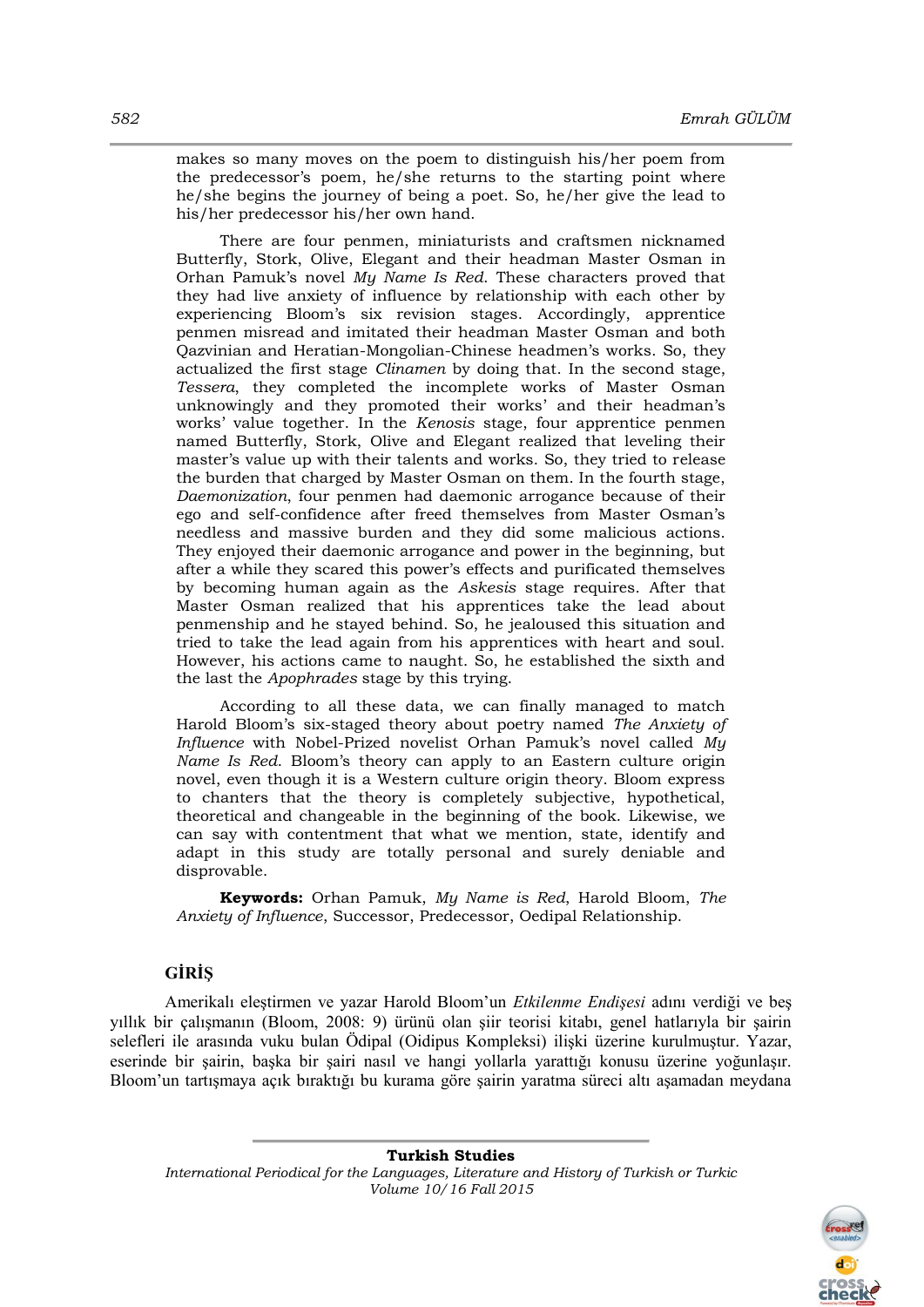gelmektedir. Bu aşamaların isimleri ve kapsamları, Bloom'un tabiriyle "keyfi ve şahsi"dir (Bloom, 2008: 51-52) ve gerekli görüldüğünde değiştirilip üzerlerinde oynanabilir.

Bloom'un *Etkilenme Endişesi* kuramının aşamalarına bakacak olursak, en kaba tabirle şu şekilde bir özet yapmak mümkün olacaktır:

1. *Clinamen:* Gerçek anlamıyla şiirin yanlış okunmasıdır. Lucretius<sup>1</sup>'tan alınan bu sözcük, atomların evrende değişikliği mümkün kılmak üzere yaptıkları "sapma"yı ifade eder. Şiir alanındaki tanımı ise bir şairin selefinin şiirini, bununla bir *clinamen* gerçekleştirecek şekilde yanlış okuyarak selefinden sapmasıdır.

2. *Tessera:* Tamamlama ve antitezdir. Bloom bu sözcüğü halen kullanılmakta olduğu mozaik yapımından değil, "tanınma işareti" anlamına geldiği antik gizem kültlerinden almıştır. Yani antik bir çömleğin diğer parçalarla birlikte bu kabı oluşturacak olan parçası anlamındadır. Şiirde de şair antitetik alarak selefinin şiirini tamamlamaktadır.

3. Kenosis: Selefle sürekliliği koparma aracıdır. Aziz Pavlus<sup>2</sup>'tan alınan bu sözcük, Hz. İsa'nın ilahi mertebeden insan mertebesine düşmeyi kabul ederek kendi kendisini alçaltması ya da içini boşaltması anlamına gelmektedir. Şiirde de şair şiirini yazarken sanki kendi ilhamından arınırmış, şairlikten uzaklaşırmış gibi görünür. Ancak bu arınma/çekilme (ebbing) işi selefinin şiirindeki arınmayla bağlantılı olduğu için kendisiyle birlikte selefinin de içini boşaltmış olur.

4. *Daimonikleşme:* Selefin "Yüce"sine tepki olarak kişiselleşmiş bir "Karşı-Yüce"ye ulaşma yönündeki harekettir. Yeni-Plantoncu<sup>3</sup> jargondan alınan bu sözcük, ilahî ya da insani olmayan bir ara varlığın üstada yardımcı olmak için onun içine girmesine yani kişiyi ele geçirmesine (possessed) karşılık gelir.

5. *Askesis:* Yalnızlık durumuna ulaşmayı amaçlayan kendini arındırma hareketidir. Bloom bu sözcüğü genel anlamıyla Empedokles<sup>4</sup> gibi Sokrates öncesi şamanların pratiğinden aldığını söyler. Bu aşamada şair *Kenosis*'teki gibi bir iç boşaltmaya değil de bir daraltma/küçültme yoluna gider. Şair kendini selefinden farklı kılmak için yeteneğini veya şiirinin anlamını daraltma yoluna gider ancak bu durum ister istemez selefinin yeteneklerini de budar.

6. *Apophrades:* Ölülerin dönüşüdür. Sözcük, Atina'daki eski bir inanışa göre ölülerin, ölmeden önce yaşadıkları evlere yeniden yerleşmek için döndükleri aksi ya da uğursuz günleri tanımlamak için kullanılırmış. Şiirde de şair, selefinden farklı olabilmek için o kadar çok yol kat edip, şiirini o kadar çok merhaleden geçirmiştir ki farkında olmaksızın en başa yani çıraklık mertebesine dönmüştür.

1

#### **Turkish Studies**



<sup>1</sup> Titus Lucretius Carus: MÖ. 99 – MÖ. 55 yılları arasında yaşamış Romalı şair ve filozof. Altı kitaptan oluşan *De Rerum Natura (Doğa Üzerine)* adlı eseri yazmıştır.

<sup>2</sup> Pavlik Kiliselerin kurucusu ve Hıristiyan misyoner. İsa devrinin Ferisi Yahudilerindendir ve Roma vatandaşıdır. Tarsus doğumludur. Asıl adı Saul'dür. Yeni Ahit'te ve Luka'nın kaleme aldığı İncil'de önemli bir yere sahiptir.

<sup>3</sup> Evrensel oluşmayı tinsel ilkeyle açıklamaya çalışan, Yeni Platonculuk, Yeni Eflatunculuk ya da Neoplatonizm adlarıyla da anılan, Platon ve Aristoteles öğretilerini uzlaştırarak oluşturulmuş bir felsefi akımdır.

<sup>4</sup> Sokrates öncesi dönemin Yunan düşünürlerindendir. Doğa düşünürleri arasındadır ve diğer düşünürlerin *arkhe* olarak kabul ettikleri su, ateş ve hava üçlüsüne toprağı ekleyerek dört unsuru oluşturan ilk düşünürdür.

*International Periodical for the Languages, Literature and History of Turkish or Turkic Volume 10/16 Fall 2015*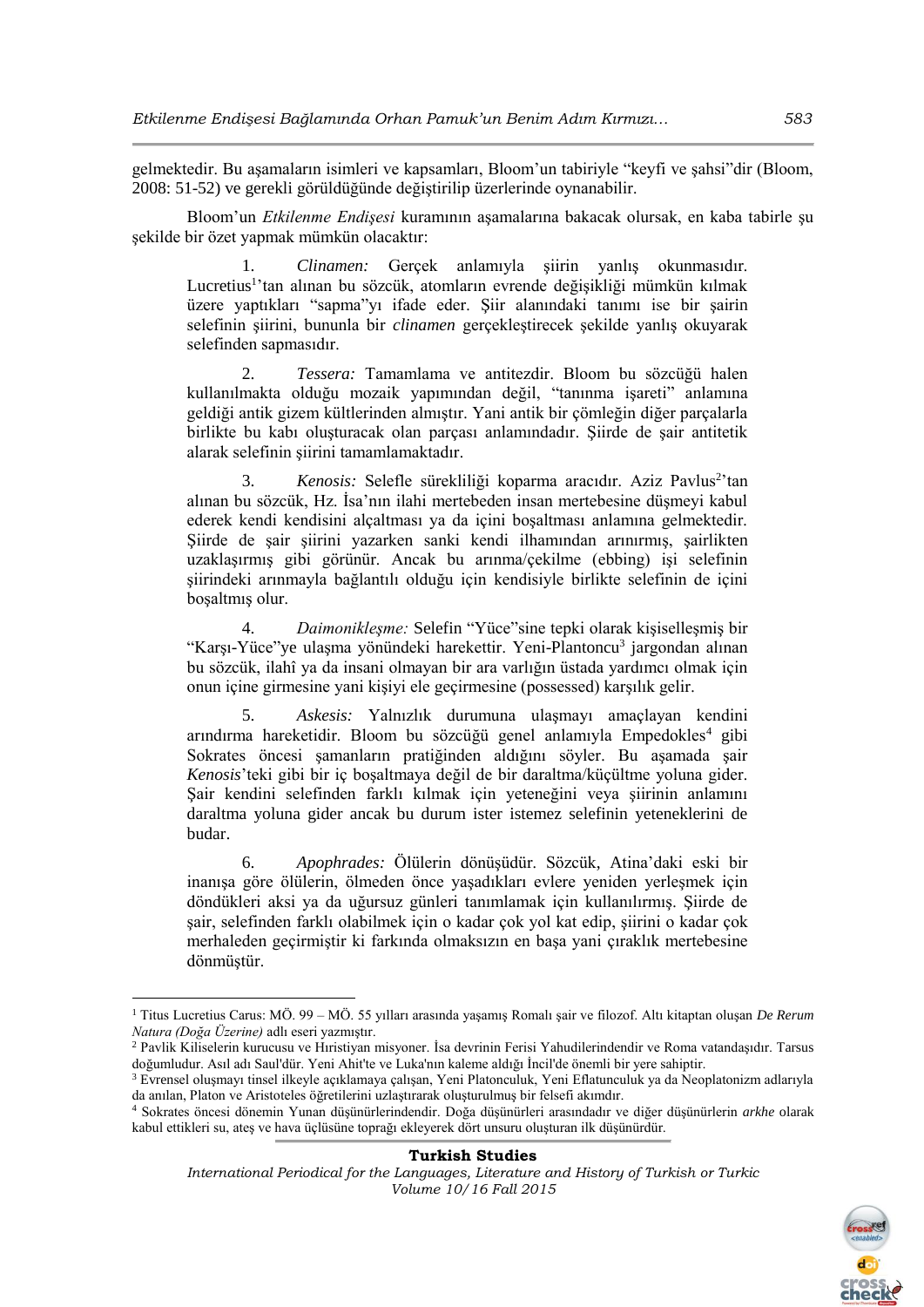Bloom'a göre şair veya sanatkâr, yukarıda kısaca özetlenen aşamalardan geçerek güçlü şair olma yolunu revize eder. Ancak güçlü şair olma yolu konusunda katı bir tutum sergilemeyen Bloom, bu yolun şairden şaire değişebileceğini, aşamaların sayısının artıp azalabileceğini, içeriklerinin değişebileceğini belirtir ve kendisinin bu aşamaları altıyla sınırlandırmasının, bu altı aşamanın kendisine göre "asgari ve elzem" olmasından kaynaklı olduğunu belirtir. Zira Bloom, her şairin etkilenme endişesinin aynı kronik ve kronolojik dizgiyi izlemeyebileceğini söyler.

Türk romancı ve 2006 Nobel Edebiyat Ödülü sahibi Orhan Pamuk'un, okuyucuyu Osmanlı döneminde yaşanan bir cinayetin peşinde koşturarak katili arattırdığı romanı *Benim Adım Kırmızı* tipik bir polisiye konulu romanın, tipik olmayan bir versiyonu gibidir. Zira bu romanda olayların ve doğal olarak cinayetin temelinde sanatkârlık ve edebîlik yatmaktadır. Bu romanı diğer polisiye romanlardan farklı kılan bir diğer özellik, hikâyenin odak noktasının "cinayetin hikâyesinin" değil de "cinayeti ortaya çıkaranın hikâyesinin" olmasıdır.

*"Cinayetler üzerine temelli olan bu iki roman<sup>5</sup> da, polisiye romanının özel bir çeşidi olan dedektif romanı niteliğinde, ″anahtar roman″ denilebilecek türde eserlerdir. Okuyucunun, tıpkı Sherlock Holmes gibi, ipuçları arayıp sayfalar arasında iz sürdüğü ve olaylar içinde sürüklendiği türden özellikler taşırlar. Bu bağlamda bir cinayetin ortaya çıkarılışını ve cinayetin hikâyesinden ziyade; onu ortaya çıkaran kişileri esas alan bu iki eseri, anahtar roman türü içerisinde değerlendirebiliriz."* (Şahin, 2013: 1226)

Polisiye tarza örnek olmasının yanı sıra tarihi roman olarak da sayılabilecek olan *Benim Adım Kırmızı*'sıyla Orhan Pamuk, okuyucuya dönemin sanat anlayışlarını, anlaşmazlıklarını, fikir ayrılıklarını, geleneklerini ve toplumdaki sosyo-kültürel yapıyı, romanın kahramanları olan nakkaşlar ve hattatlar üzerinden kurguladığı bir senaryoyla aktarmaya çalışır.

*"Orhan Pamuk ise Benim Adım Kırmızı romanında 16. yüzyıl Osmanlısında revaçta olan sanatlardan nakkaşlığı ve onun etrafında gelişen dünyayı aksettirmeye çalışır. Padişahın Frenklere çizdirdiği resmi, yine Frenk usulleri ile nakşetmek isteyen nakkaşlar arasında çıkan anlaşmazlık neticesinde Zarif isimli bir nakkaşın öldürülmesi ile başlayan olaylar 16. yüzyıl Osmanlı nakkaşlarının durumunu da ortaya koyarak gelişir. Suçlunun bulunması ve padişahın resminin tamamlanması üzerine inşa edilen entrik kurgu aynı zamanda hadiselerin geçtiği yüzyılı da yansıtmaya yönelik bilgileri ihtiva eder."* (Güzel, 2012: 587)

İşte biz de bu çalışmamızda, Orhan Pamuk'un *Benim Adım Kırmızı Romanı*'ndaki hattat ve nakkaş olan, Kelebek, Leylek, Zeytin ve Zarif takma isimlerini taşıyan karakterlerin, birbirilerinden ve üstatlarından etkilenmelerini ve bunu dile getirme şekillerini, Bloom'un *Etkilenme Endişesi* kuramının aşamalarıyla bağlantılı olarak inceleyip tahlil etmeye, uyumlu ve farklı yönlerini ortaya koymaya çalışacağız.

## **1.** *Clinamen* **ya da Şiirin Yanlış Okunması**

Bloom'a göre şairin/sanatkârın etkilenme aşamalarının ilki olan *Clinamen* aşaması, şairin/sanatkârın kendinden önceki selefinin şiirini/sanat eserini yanlış okuyup, yanlış yorumlaması ile başlamaktadır. Bloom bu aşamayı şu şekilde açıklar:

*"Şiirsel Etkilenme –iki güçlü, has şair söz konusu olduğunda– her zaman önceki şairin yanlış okunmasıyla, yani gerçekte ve zorunlu olarak bir yanlış* 

 $\overline{a}$ <sup>5</sup> Makale sahibi Yrd. Doç. Dr. Elmas Şahin'in burada bahsettiği ikinci roman Umberto Eco'nun *Gülün Adı* adlı romanıdır. Makalesinde bu iki romanın karşılaştırmalı analizini yapmaktadır.

### **Turkish Studies** *International Periodical for the Languages, Literature and History of Turkish or Turkic Volume 10/16 Fall 2015*

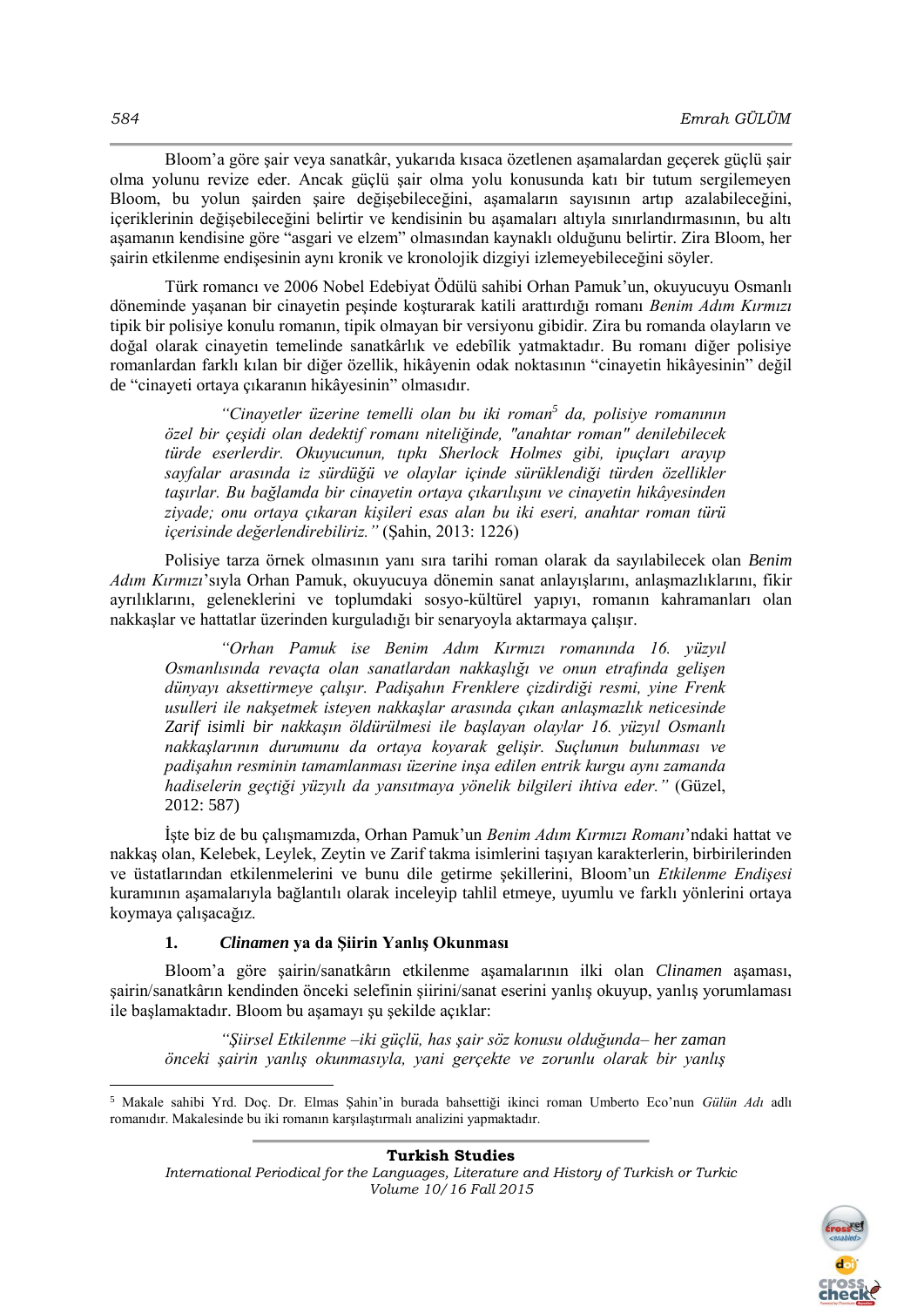*yorumlama olan yaratıcı bir düzeltme edimi yoluyla ilerler. Verimli şiirsel etkilenmenin tarihi, bu da demektir ki Rönesans'tan bu yana Batı şiirinin ana geleneği, bir endişe ve kendi kendini kurtarıcı bir karikatür tarihidir, tahrifat tarihidir, modern şiirin varlığını borçlu olduğu sapkın, bilinçli revizyonizmin tarihidir."* (Bloom, 2008: 69)

*Benim Adım Kırmızı* romanında da yetenekli ve gelecek vadeden dört nakkaş, ustaları Üstat Osman'dan nakış işini öğrenmeye başlarlar. Bu öğrenme aşaması içerisinde farklı ekollerin çizimleriyle de ilgilenmeye ve onları incelemeye başlarlar. Normal şartlarda Osmanlı'nın sanat anlayışına göre bir sanatkârın ustasını bire bir taklit etmesi ve kendine has bir üslup yaratmaktan kaçınması gerekir. Ancak roman içerisindeki sanatkârlar bütün bu öğrendikleri ve inceledikleri nakış ve çizimleri, kendi yetenekleri ve dünya görüşleri ile sentezleyerek farkında olmadan yeni ve şahsi bir nakış üslubu geliştirirler. Bu durum *Etkilenme Endişesi*'ndeki halefin, selefinin şiirini yanlış okuması ve bu doğrultuda yeni bir üslup geliştirerek kendi şiirini oluşturması durumuyla örtüşür.

*Benim Adım Kırmızı* romanında Leylek, Kelebek, Zeytin ve Zarif lakaplarıyla anılan dört nakkaş çırağı (halef), ustaları Üstat Osman'ı (selef) taklitle başladıkları kendi nakış sanatlarına, ustalarının eserlerini yanlış okuyarak ve yanlış yorumlayarak devam etmişlerdir. Bu sayede Bloom'un *Etkilenme Endişesi*'nin ilk aşaması olan *Clinamen* gerçekleşmiş olur.

*"Çoğu nakkaş, hafızasında sakladığı o harika kalıplar için kıymetlidir, ama Velican unutsaydı daha da büyük bir nakkaş olurdu. Üstatlarından öğrendiklerini ruhunun derinliklerinde vazgeçemediği birer günah gibi saklamasının kendisinin bile farkında olmadığı iki faydası vardır: 1. Böylesine yetenekli nakkaşın yerine bir kıvam verecek suçluluk ve yabancılık duygusu verir ona. 2. Unuttum dediği şeyi sıkıştığı zaman hatırlar ve eski at kalıplarından birini kullanarak yeni bir konunun, yeni bir tarihin, alışılmadık bir meclisin içinden çıkabilir. (…) Eğer nakış akıl için, içimizdeki hayvana seslenmek için, ya da Padişah'ın gururunu okşamak için değil de, göz için bir şenlik olsun diye yapılıyorsa Kelebek gerçek nakkaştır. Kırk yıl öncesinin Kazvinli ustalarından ders almış gibi geniş, rahat, mutlu, yuvarlacık çizgiler çeker, parlak, katıksız renklerini cesaretle sürer ve resminin gizli nizamında hep afili bir yuvarlak vardır. (…) Sonradan nakşedeceği Sefernâmeye hazırlık olsun diye savaşa giden, düşman kalelerine, toplara, ordulara, yaraları kanayan atlara, can çekişenlere ve cesetlere resmetmek için iştahla bakıp sağ salim geri dönen ilk Müslüman nakkaştır. Onu, üslubundan önce konusundan, konusundan önce hiç kimsenin dikkat etmediği ayrıntıları görüşünden tanırım. Sayfanın düzenlemesinden, istifinden, en hurda ayrıntısının boyanmasına kadar her şeyiyle bir resmi ona iç rahatlığıyla emanet edip bırakabilirim."* (Pamuk, 2007: 295-301)

### **2.** *Tessera* **ya da Tamamlama ve Antitez**

Genel itibariyle *Tessera* aşaması, modern şairin karşı çıktığı ve farklı olmak için çabaladığı selefinin şiirini, gayriihtiyari bir şekilde tamamlamasıdır. Bloom bu aşamayı anlatabilmek için Goethe'den etkilenen ve Freud'un yolundan giden Mann'ı örnek gösterir. Bloom, Mann'dan uzunca bir alıntı yaparak, bu alıntı üzerinden *Tessera* aşamasını anlatır:

*"Freud'un izinden giden (gittiğini düşünen) Mann bir yandan Goethe'nin örnek hayatını zikreder ve kendi Goethe taklidi modelini hafiften çıtlatırken, diğer yandan da Nietzsche'nin etkilenme endişesini aşma şeklinin yirminci yüzyıl versiyonunu sunar. Yirminci yüzyılda etkilenme üzüntülerine karşı takınılan tavır* 

**Turkish Studies** *International Periodical for the Languages, Literature and History of Turkish or Turkic Volume 10/16 Fall 2015*

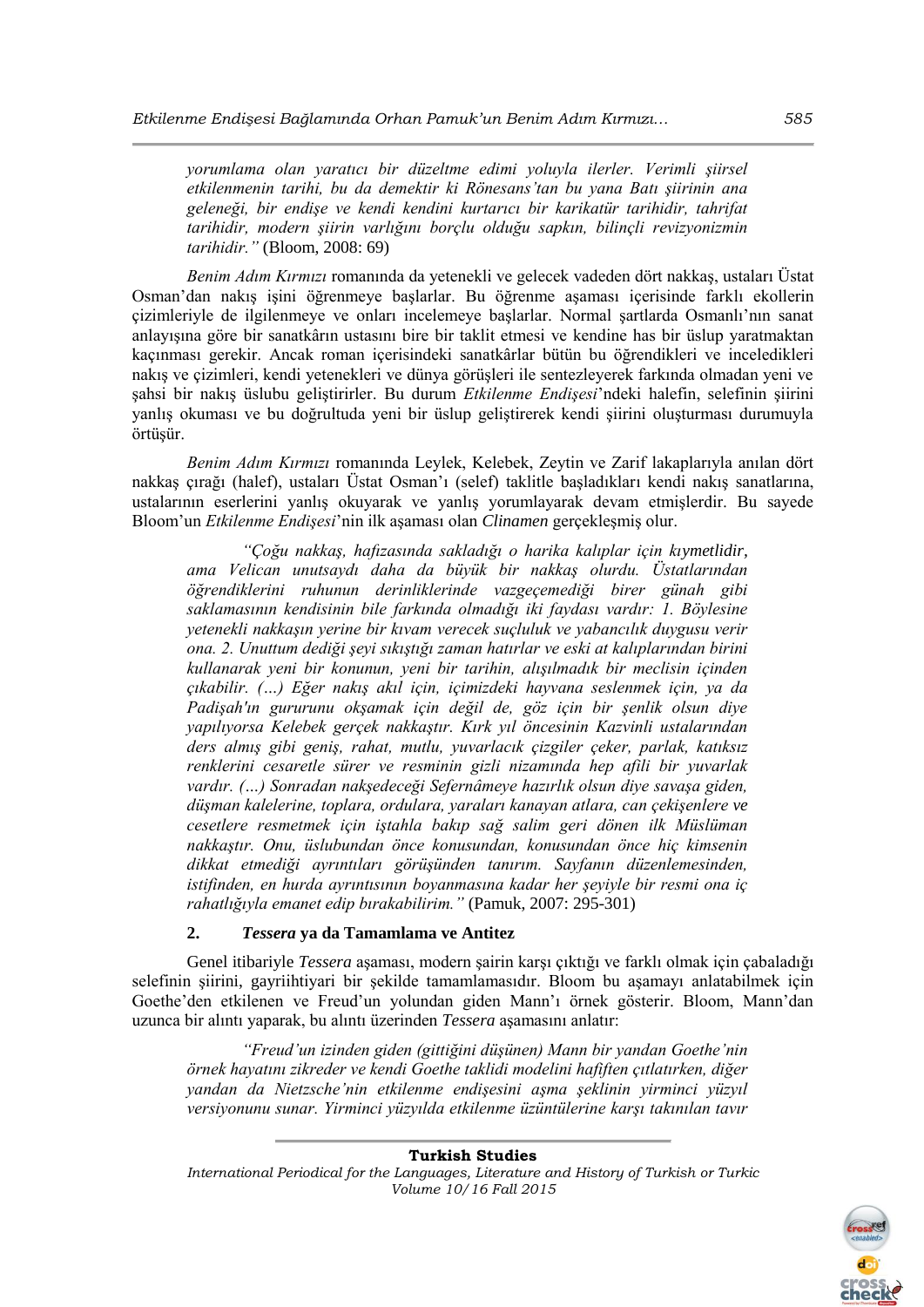*açısından eşsiz gördüğümden Mann'ın denemesindeki tüm pasajı alıntılayacağım: (…) Ephebe ile selef arasındaki ilişkide önemli olan her şeyi bu pasajda bulabiliriz, yalnızca en önemlisi eksiktir –kaçılamayan melankoli, yanlış okumayı kaçınılmaz kılan endişe. Mann'ın Goethe'den uzaklaşması (sapması) herhangi bir sapmanın mutlaka gerekli olduğunun son derece ironik bir biçimde inkârıdır. Mann'ın Goethe'ye dair yanlış yorumu, selefine tam da kendi parodici dehasını, kendi sevecen ironisini atfeder."* (Bloom, 2008: 88-89)

Yukarıdaki alıntının özellikle son cümlesinden de anlaşılacağı üzere, Mann'ın Goethe'ye karşı "Etkilenme Endişesi"nin ilk aşaması olan *Clinamen* etkisi, ikinci aşamaya yani *Tessera*'ya sebebiyet vermiş, bunun sonucunda da Mann'ın bazı özellikleri Goethe'ye atfedilebilir hale gelmiştir.

*Benim Adım Kırmızı* romanında da nakkaşlar, kendi üsluplarını bulma yolunda ilerken örnek aldıkları ve taklit ettikleri özellikle Herat-Moğol-Çin nakış ustalarının eserlerini, bir süre sonra geliştirmeye başlamışlar, o ustaların eserlerinin eksiklerini kendi eserlerinde gidermeyi başarmışlardır. Bu da Bloom'un *Etkilenme Endişesi* kuramının ikinci aşaması olan *Tessera* aşamasını meydana getirmiştir.

*"Çok iyi bir gözü olduğu için, eski kalıptan, Şah Tahmasp'ın eski üstatlarından öğrendiklerini yeni resme ahenkle uydurmasını bilir. Onun elinde Herat resmiyle İstanbul nakşı uyum içinde birbirine geçer."* (Pamuk, 2007: 296)

## **3.** *Kenosis* **ya da Tekrar ve Süreksizlik**

Bu aşamada şair, selefi ile arasında istemsiz bir bağ kurarak selefini tekrara düşer. Bu tekrar şairin hiç de istediği bir durum değildir. Hatta tekrara düşmenin korkusunu ve endişesini en derininde yaşar. Ancak bütün bu endişelerine rağmen selefi tekrar etmekten kaçamaz. Bu tekrarın farkına varan şair, tekrardan kurtulabilmek adına kendi tahayyülünün içini boşaltmayı ya da tahayyülün değerini azaltmayı dener. Şair bu denemede başarılı olduğu takdirde, farkında bile olmadan selefinin tahayyül sınırlarını da aşağıya çekmiş olur. Bloom'a göre "tekrar anlayışı" ya da "tekrar endişesi" şairlere ve teorisyenlere göre değişkenlik gösterebilir.

Bloom'a göre şiir peşinde koşan, şair olmak için çabalayan sayısız *Ephebe*'nin ilk alanı okyanustur ya da okyanusun kıyısıdır yani *Su'*dur. *Su, Kenosis* aşamasında "Tekrar"ın sembolüdür ve *Ephebe* bu elemente "düşüş"ü sayesinde ulaştığının da bilincindedir. İçgüdüleri o suyun etrafında kalmasını söylese de antitetik itki onu suyun etrafından uzaklaştıracak ve kendi şair tavrının yani *Ateş*'in peşine düşecektir. Bloom için *Ephebe*'nin peşine düştüğü *Ateş* şiirin ta kendisi, ateş peşinde koşmak ise süreksizlik adını verdiği durumdur.

Bloom için "Tekrar" bir şairin başına gelebilecek kaçınılmaz bir durumdur. Zira kronolojik açıdan sonra gelen kendinden önce geleni taklide ve tekrara ister istemez mecbur kalır ki bu da bir şairin merkezi sorunudur. Şair bir süre sonra bu tekrarın farkına varıp, en azından tekrar yönünü (aşağıya doğrudan, ileriye doğru) değiştirmeye çabalar. İşte bu çaba sonucunda da "bozma mekanizması" devreye girer.

Genel olarak bakacak olursak Bloom'a göre *Kenosis* aşaması şöyle özetlenebilir:

*"Güçlü şairlerde kenosis, selefle ilişkili olarak bir "boşaltma" ya da "azalma"nın gerçekleştirildiği bir revizyon edimidir. Bu "boşaltma" özgürleştirici bir süreksizliktir ve selefin ilhamının ya da tanrılığının basitçe tekrar edilmesiyle yazılamayacak bir şiiri mümkün kılar. İnsanın selefinin gücünü kendi içinde "bozması" aynı zamanda benliğin kendisini selefin duruşundan "yalıtması"na da hizmet eder ve sonradan gelen şairi kendi içinde ve kendi* 

#### **Turkish Studies**

*International Periodical for the Languages, Literature and History of Turkish or Turkic Volume 10/16 Fall 2015*

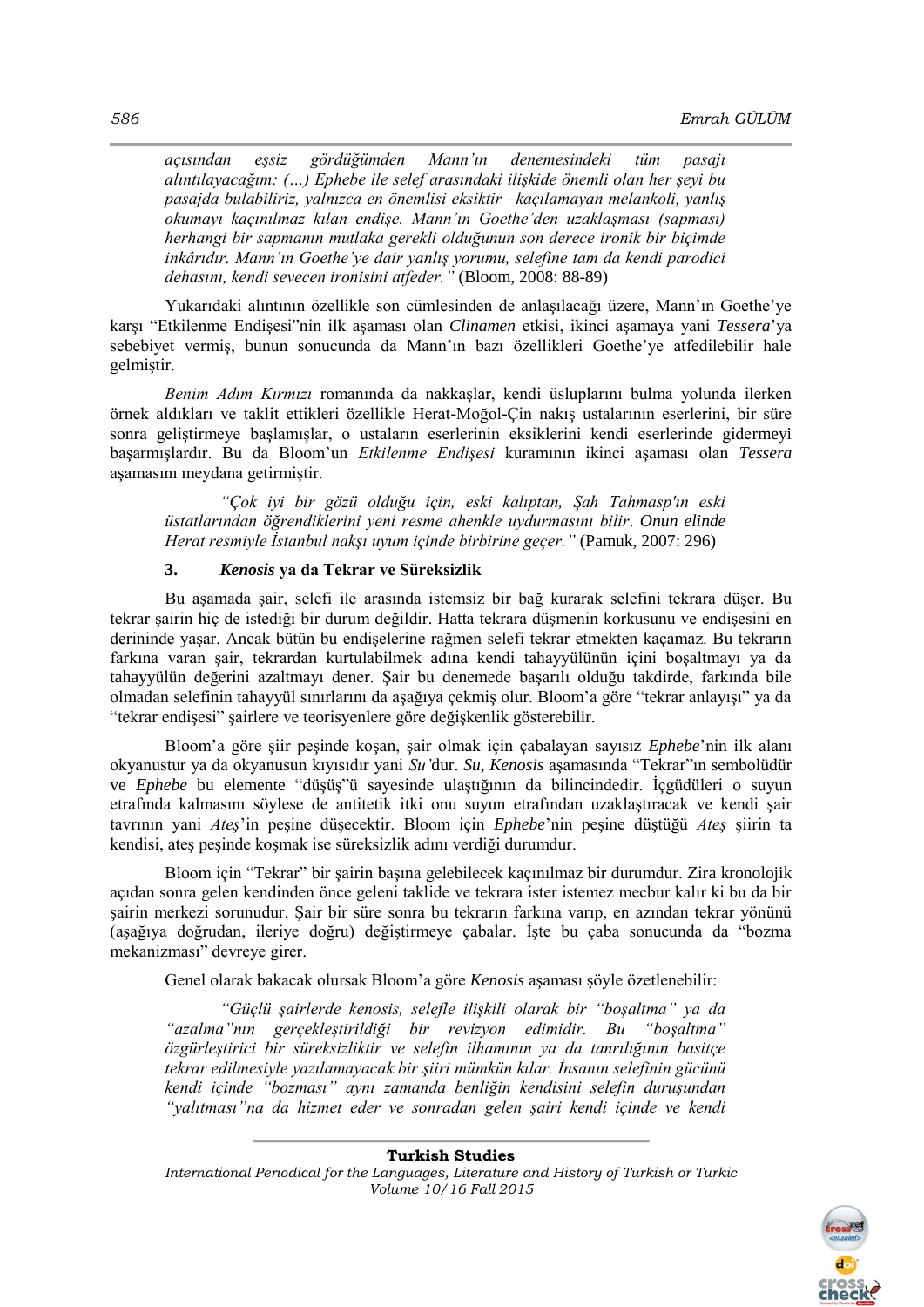*kendisi için tabu olmaktan kurtarır. (…) Kenosis kategorisi Clinamen ya da Tessera'dan daha çiftdeğerli bir harekettir ve zorunlu olarak şiirleri antitetik anlamlar dünyasına daha derinden sokar. Zira Kenosis'te sanatçının sanata karşı savaşı kaybedilmiştir ve şair kendisini sınırlayan bir mekâna ya da zamana düşer ya da geriler, tıpkı selefinin modelini kasıtlı, iradi bir süreklilik kaybıyla bozması gibi. Onun duruşu selefinin duruşu gibi görünür (tıpkı Keats<sup>6</sup> 'in ilk Hyperion<sup>7</sup> 'daki duruşunun Milton'ın duruşuna benzemesi gibi) ama duruşun anlamı bozulmuştur; bu duruşun önceliği, ki bu bir tür tanrılıktır, boşaltılır ve buna sahip olan şair yalnızca diğer şairlerden değil kendi benliğinin sürekliliğinden de yalıtılır."* (Bloom, 2008: 118-120)

Orhan Pamuk'un romanında ise durum biraz farklıdır. Osmanlı Devleti'nin sanat anlayışı – özellikle de hat ve nakış konusunda– büyük üstatları taklitten ibarettir. Sanatkârların kendine özgü bir üslup geliştirmeleri olağan karşılanmazken Şark ekolüne mensup sanatçılar gibi çizimler ve nakışlar yapmaları, tercih edilen sanat yapma yolu olmuştur. Normal şartlarda nakkaş ve hattatların da bu taklit yollu sanattan şikâyet ettikleri pek görülmüş bir durum olmamıştır. Zaten Osmanlı sanatının temelinde "yeni bir şey yapmak"tan ziyade "var olanı en iyi şekilde yapmak" vardır. O nedenle sanatkârlar sürekli aynı şeyi yaparken bir yandan en güzel şekilde yapmaya çabalamışlardır.

Geleneğin kuralları gereğince eserlerin anonim kalması esastır ve sanatçıların şahsi bir üslup geliştirmeleri, imza veya kendilerini çizimlerinde belli edecek herhangi bir ipucu bırakmaları yasaktır. Ancak romanda, nakkaşhanedeki nakkaşların neredeyse tamamının gizli bir üslubu vardır. Zira hepsi de bu taklit etmeye dayalı sanattan ve bu sanat uğruna kör olmayı göze almalarına rağmen anonim insanlar olarak kalmaktan içten içe şikâyetçidirler. Bu nedenle de yeni bir şey yapamamanın verdiği endişe ile üsluplarını bilerek çizimlerine yansıtan nakkaşların gönlünde ustaları tarafından bilinmek yatmaktadır.

Burada Orhan Pamuk'un bize yansıttığı kadarıyla roman karakterleri olan nakkaşların psikolojik durumu ve gönüllerinden geçenler *Etkilenme Endişesi*'nin üçüncü aşaması olan *Kenosis'e* uyum sağlamaktadır. Ancak Osmanlıdaki sanat geleneğini göz önüne alırsak sanatçıların etkilenmekten endişe duymaları pek de olası değildir.

*"Musavvir Günahkâr Mustafa Çelebi diye imza attığını gördüm. Çünkü bir üslubum var mı, yok mu, olmalı mı, varsa imzayla ortaya konmalı mı, eski üstatlar gibi saklamak mı, alçakgönüllülük imza atmayı mı atmamayı mı gerektirir gibi meselelere kafayı takmadan imzasını gülümseyerek ve bir zafer duygusuyla atar."* (Pamuk, 2007: 300)

*"Nakkaşın resmini yaptığı konuya benzeyeceğini düşünmek ne beni ne de usta nakkaşlarımı hiç anlamamaktır. Bizleri ele veren şey, bize başkalarının sipariş ettiği konular değil –bu konular zaten hep aynıdır– onlara yaklaşırken resme geçirdiğimiz gizli hassasiyettir. Resmin içinden sızar gibi gözüken ışık, insanların, atların, ağaçların, sayfadaki istifinden sezilecek bir tutukluk ya da öfke, servi ağacının göğe uzanırken duyurduğu istek ve keder, duvardaki çinileri gözü kör eden bir tutkuyla işlerken sayfaya geçirdiğimiz tevekkül ve sabır duygusu... Bunlardır bizim gizli işaretlerimiz: Hepsi birbirini tekrarlar gibi duran atlar değil. Bir atın öfkesini ve hızını resmederken kendi öfkesi ve hızını* 

1

#### **Turkish Studies**



<sup>6</sup> John Keats: 31 Ekim 1795 – 23 Şubat 1821 tarihleri arasında yaşamış İngiliz şair.

<sup>7</sup> Aslında Hyperion, Olymposlu on iki tanrı, tahtı titanların elinden aldıktan sonra ölümlülerin arasına sürgün edilen on iki titandan biridir. Kayıtlarda Güneş Tanrısı olarak da geçer. Metinde: John Keats tarafından kaleme alınmış Titanlar-Olymposlular arasındaki savaşı hikâye eden şiirdir.

*International Periodical for the Languages, Literature and History of Turkish or Turkic Volume 10/16 Fall 2015*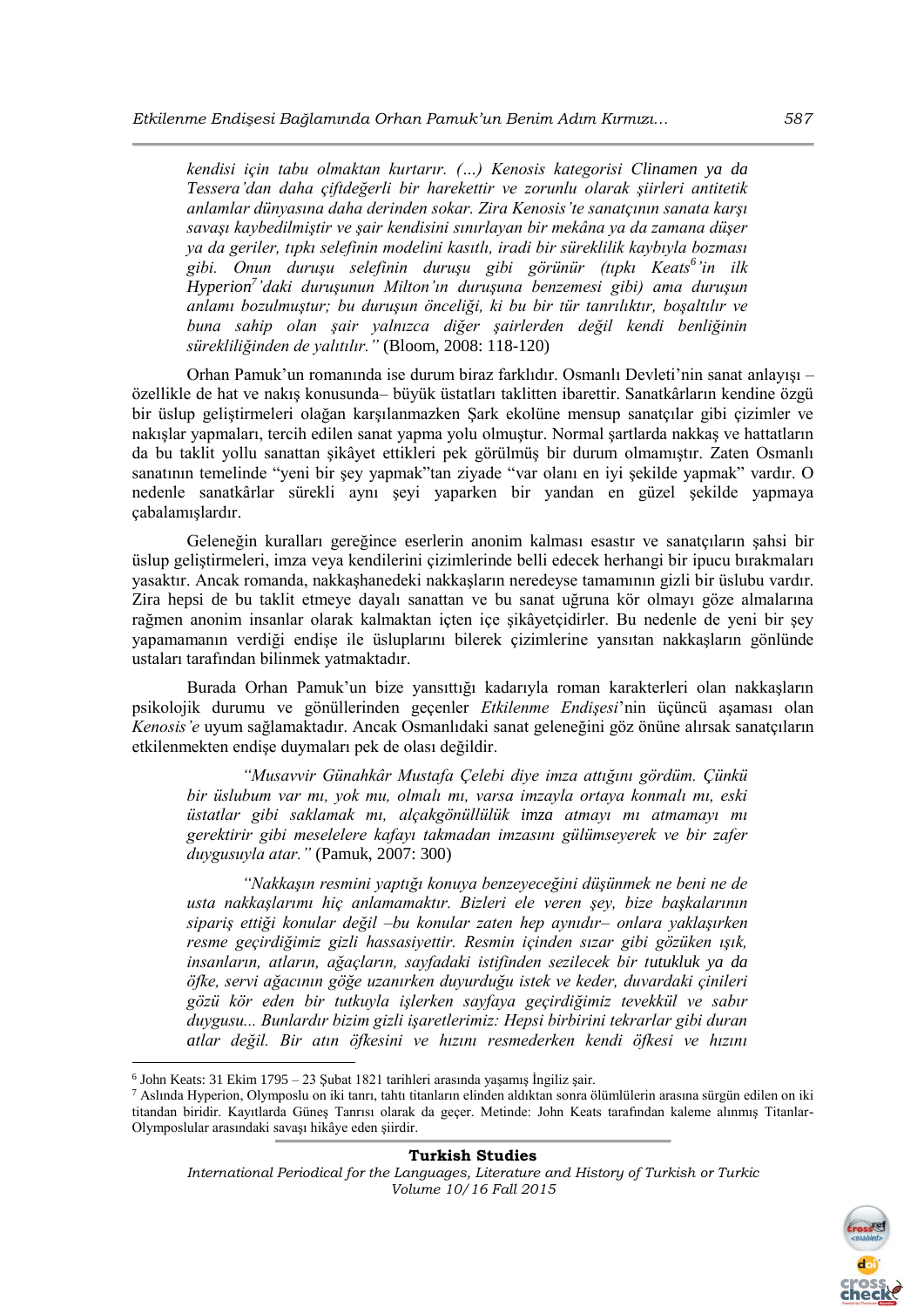*nakşetmez ressam; en mükemmel at resmini yapmaya çalışarak, dünyanın zenginliğine ve onu yaratana duyduğu bir aşkı, bir çeşit yaşama aşkının renklerini gösterir, o kadar."* (Pamuk, 2007: 302)

## **4.** *Daimonikleşme* **ya da Karşı-Yüce**

Temel olarak "iblisleşme" olarak tanımlayabileceğimiz bu aşama, Freud'un bastırma anlayışı çevresinde şekillenmiştir. Bu anlayışa göre şair, kendi içindeki "ben"i bastırarak "başka biri"ne dönüşür. Bu "başka biri" modern ve güçlü şair olan "daimonik şair"dir.

Bloom'a göre güçlü yeni şairin kendi içinde uzlaştırması gereken iki hakikat vardır. Bunların ilki "*Ethos<sup>8</sup>* , *Daimon*'dur." İkincisi ise "her şey onun aracılığıyla yaratılmıştır ve yaratılmış hiçbir şey o olmadan yaratılmamıştır." Şairin şiir yazmadan önce bu hakikatleri kabul etmesi gerekir, zira şiir, "dönüşümü" yani "daimonikleşmeyi" bastırmaya karşı verilen bir mücadele değil aksine tamamen bastırma işleminin ürünüdür.

Bloom'a göre iblislerin güçlü şairlere "dadanması" söz konusu değildir. Zira "dadanma" durumu güçlü şairin ihtiyacının olduğu bir durum değildir. Güçlü addedilen şair zaten *Daimon*'un kendisi olmuştur ve şairlik yeteneği zayıflamadığı sürece de *Daimon* olarak kalacaktır. Yeni ve *Daimonikleşmiş* şair selefin "Yüce"sine karşı durduğu için *Daimonik* etkiyle selefinin kendisine nazaran zayıflığını idrak ettiği veya düşündüğü bir "Karşı-Yüce" sürecinden geçer. *Ephebe* daimonikleştiğinde selefi ister istemez insanileşir, sıradanlaşır, zayıflar. Temelde,

*"Daimonikleşme selefinin gücünü kendisininkinden daha büyük bir ilkeye yükseltmeye çalışır, ama pragmatik olarak oğlu daha bir daimonik, yani daha bir iblis, selefi de daha bir insan haline getirir."* (Bloom, 2008: 135)

*Benim Adım Kırmızı* romanında da nakkaşların neredeyse tamamının özünde şeytani bazı özellikleri vardır. Hatta içlerinden bir tanesi bu şeytani duygularına engel olamayıp, sanatını kıskandığı için önce bir diğer nakkaş olan Zarif'i, daha sonra da onlara iş ve dolayısıyla maaş veren Enişte'yi hunharca öldürmeye varacak kadar ileri gitmiştir. Orhan Pamuk roman içerisinde bütün nakkaşların ustası olan Üstat Osman'ın ağzından Leylek, Kelebek ve Zeytin'in daimonik, şeytani özelliklerini sıralar.

*"…bana hep Zeytin'de başka gizli kapaklı şeyler olduğunu düşündürtmüştür. Nakkaşlarımın en sessizi, en içlisi, en suçlusu, en haini, en sinsisi (içimden söyleyiverdim bunları) odur. Bostancıbaşı'nın işkencesi deyince ilk o geliyor aklıma. (Hem işkenceye yatmasın istiyorum, hem de yatsın.) Gözleri cin gibidir; her şeyi görür, fark eder, benim kusurlarımı da; ama her kalıba giren bir yersiz yurtsuzun ihtiyatıyla ağzını açıp nadiren hatalarımızı gösterir. Sinsidir, evet, ama katil değildir bence. (…) zavallı Kelebek bazen, sırf şeytanları ve cinleri var diye, kendinden çok daha az yetenekli ve hünersiz nakkaşları kıskanır. Oysa onun şeytanlık ve cin sandığı şey çoğu zaman yalınkat kötülük ve kıskançlıktır. (…) Nakşı ve resmi kendi gözü için değil, başkalarının gözü için yapması, bir türlü üstesinden gelemediği bu hoşa gitme ihtiyacı, Kelebek'i herkesten çok iltifata köle etmiştir. Korkak Kelebek, bu yüzden kendini sağlama almak için başnakkaş da olmak ister. Bu konuyu Kara açmıştı:*

– *"Evet," dedim, "ölümümden sonra yerimi almak için dolaplar çevirdiğini biliyorum."*

– *"Bu yüzden nakkaş kardeşlerini öldürebilir mi?"*



 $\overline{a}$ 

<sup>8</sup> Bir toplumun, kavmin, kültürün ya da çağın baskın ruhsal özelliği, mizacı, tavrı, kısacası karakteri.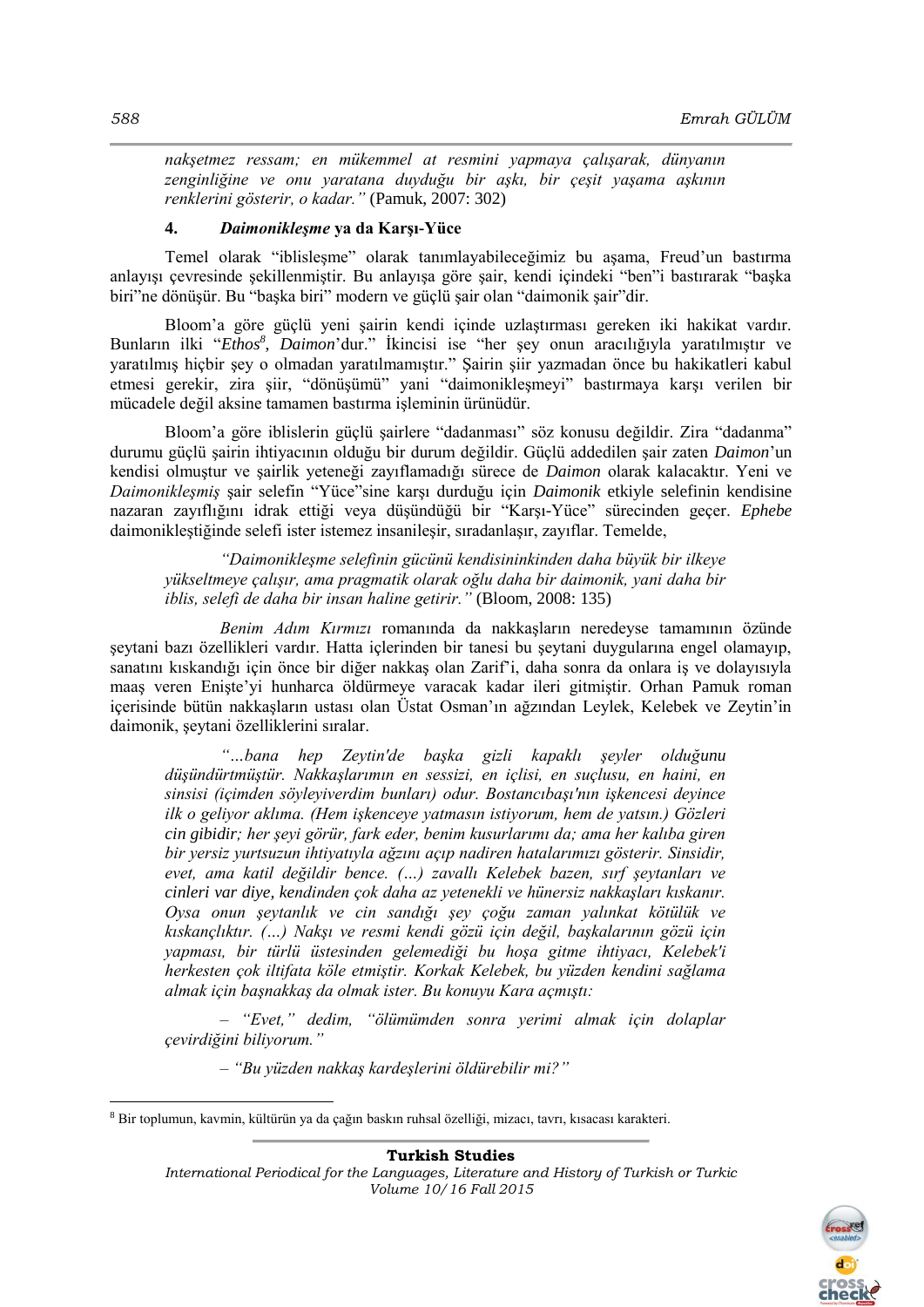– *"Öldürebilir. Çünkü büyük bir üstattır, ama bunu bilmez ve nakşederken de âlemi unutamaz."* (Pamuk, 2007: 296-299)

### **5.** *Askesis* **ya da Arınma ve Tekbencilik**

Bu aşamada güçlü şair şiirsel bir yücelme yaşar ve selefinden kurtulabilmek adına bir arınma yaşayarak mutlak yalnızlığa ulaşmaya çalışır. Bir önceki aşamadaki daimonik gücün etkisiyle mest olan güçlü şair, tüm enerjisini kendisine döndürecek güce erişir ve ölü selefi karşısında en açık zaferini elde etmiş sayılır.

*Askesis* aşaması güçlü olan şairin bir nevi kendi kendisini peydahlamasıdır. Bu peydahlama işlemi selefin benliğinden ve şahsından geçerek şairin kendi gerçek-benliğini ve gerçek-öznesini bulmasını sağlar.

Bloom'a göre sairlerin (sadece sair sıfatlarıyla) hepsinin ortak dini olan Orfeusculuk<sup>9</sup> bir *Askesis* tezahürüdür. Şiirsel *Askesis* Karşı-Yüce'nin zirvelerinde başlar ve şairin kendi daimonik yaygınlığından duyduğu istem dışı şoku telafi eder. *Askesis*'i etkilenme endişesine karşı bir savunma aracı olarak düşünürsek şiirsel benlikte en genel olarak bir arındırıcı körleştirme ya da en azından bir örtme olarak algılamamız mümkündür.

Bloom'a göre *Askesis*'in en net ve en kısa tanımı, "*Ephebe*'nin ölü seleflerle ölümüne kapışmasıdır."

*"…güçlü şair, arındırıcı Askesis sürecinde, yalnızca kendisini ve en sonunda yok etmek zorunda olduğu Öteki'ni –bu zamana kadar hayali ya da birleşik bir figüre dönüşmüş olması muhtemel olan ama kendilerini her zaman hatırlatan geçmişte yazılmış gerçek şiirlerin oluşturduğu bir figür olarak kalan selefini– tanır. Zira Clinamen ve Tessera ölüleri düzeltmek ya da tamamlamak için çabalarken, Kenosis ve Daimonikleşme ölülerin hatırasını bastırmak için yaşar, ama Askesis gerçek çekişmedir, ölülerle ölümüne bir kapışmadır."* (Bloom, 2008: 148)

Bloom'un *Etkilenme Endişesi*'nin beşinci aşaması olan *Askesis*, *Benim Adım Kırmızı*  romanında bire bir olmasa da benzer bir şekilde tezahür eder. Roman karakterleri olan nakkaşlar, romanın ilerleyen bölümlerinde, önce kendilerinin çıraklık dönemlerinde örnek aldıkları Herat-Moğol-Çin üslubundan uzaklaşarak kendi üsluplarını yaratırlar, daha sonra da devreye giren egoları sebebiyle bütün nakkaş ustalarından uzaklaşıp tek kalmaya çalışırlar. Zaten hikâyenin düğüm noktası olan cinayetin işlenme sebebi de bu "tek kalma, en iyi olma" hevesidir. Nakkaşlar en iyi olduklarını kanıtlamak için hem rakiplerinden hem seleflerinden hem de tabiri caizse patronlarından (padişah) uzaklaşmayı ve kendilerince bir arınma, soyutlanma yaşayarak tekbenciliğe yönelmeyi yeğlemişlerdir.

Zeytin:

*"Harika bir at resmi çizerken o harika at olurum ben."* (Pamuk, 2007:

315)

1

Kelebek:

*"Harika bir at resmini nakşederken harika bir at resmi nakşeden başka bir nakkaş olurum ben."* (Pamuk, 2007: 317)

### **Turkish Studies**



<sup>9</sup> Orfe veya Orfeus. Eski Yunan'da şairlerin ve müzisyenlerin üstadı olan mitolojik bir karakterdir. Ezoterizmde ise Antik Yunan'a bilgeliği Pisagor ve Platon'dan önce getirmiş, en büyük inisiyelerden biri olarak kabul edilir. Orfeusçuluk ise bu mitolojik karakterin gösterdiği şiir yolundan yürüyenlerin geliştirmiş olduğu üsluptur.

*International Periodical for the Languages, Literature and History of Turkish or Turkic Volume 10/16 Fall 2015*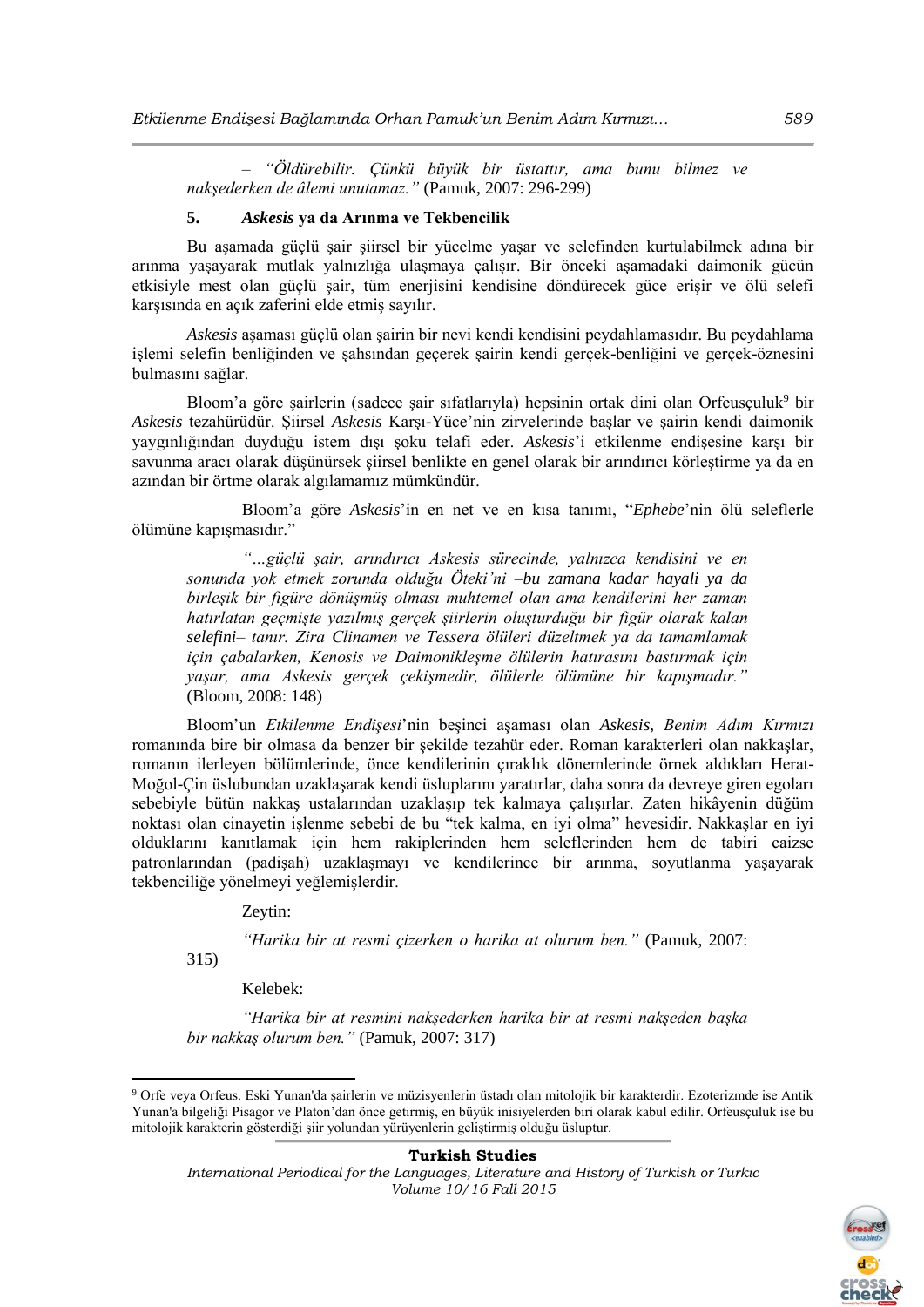### Leylek:

*"Pek çokları iyi bir at resmi çizmekle iyi bir nakkaş olunacağını sanır. Oysa en iyi nakkaş olabilmek için yalnız en iyi atı çizmek yetmez, Padişahımızı ve çevresindeki ahmakları en iyi nakkaş olduğunuza inandırmak da gerekir. Harika bir at resmi çizerken ancak kendim olabilirim ben."* (Pamuk, 2007: 319-320)

### **6.** *Apophrades* **ya da Ölülerin Dönüşü**

Etkilenme endişesinin bu aşaması, tüm revizyon aşamalarını atlatan şairin selefinin son kez eski yerini halefinden almak için ölüm uykusundan uyanması ve geri gelmeye çalışması olarak açıklanabilir. *Apophrades*, yani ölülerin eski evlerini işgal etmek üzere geri döndükleri kasvetli ya da şanssız günler yalnızca en güçlü şairlerde hissedilir. Ancak çok güçlü olan şairlerde bu durumu bile arındırabilecek büyük ve nihai bir revizyon hareketi mevcuttur. Bloom'a göre yirminci yüzyılın en güçlü şairleri olan *Yeats*<sup>10</sup> *ve Stevens*<sup>11</sup> ile on dokuzuncu yüzyılın sonlarının en büyük iki şairi *Browning*<sup>12</sup> ve *Dickinson*<sup>13</sup> revizyon kategorilerinin bu en kurnazca olanının canlı örnekleridir. Zira bu şairlerin hepsi seleflerine karşı önceliği ele geçirip, daha sonrasında da bu önceliklerini koruyabilen bir üslup geliştirmişlerdir. Hatta bu üslup o kadar güçlü bir seviyeye varmıştır ki bir noktada atalarının bu şairleri taklit ettiğini düşünmek bile mümkün olmaya başlar.

*Benim Adım Kırmızı* romanının kahramanlarından biri de, Leylek, Kelebek, Zeytin ve Zarif lakaplı nakkaşların ustası olan Üstat Osman'dır. Üstat bütün bu yetenekli çırakları yetiştirerek her birinin usta olmasına vesile olmuş ve padişahın özel istediği kitabı için çalışacak isimler olarak onları seçmiştir. Romandan Üstat Osman'ın ne kadar başarılı ya da meşhur bir nakkaş olduğunu tam olarak anlayamıyoruz. Orhan Pamuk sadece çırakların ne kadar başarılı ve yetenekli olduklarını uzun uzun tasvir etmiştir. Hikâyenin başlarında çıraklarının başarıları ve yetenekleriyle övünebilen bir usta olan Osman, cinayet mevzunun ayan beyan ortaya çıkmasıyla birlikte çıraklarının başarılarını kıskanan ve "ben olmasam hiç biri usta olamazdı" düşüncesine yönelik söylemleri olan birine dönüşmeye başlamıştır. Üstat Osman'ın egosuna yenik düştüğü ve haleflerinin onun elinden aldığı üstünlüğü geri alabilmek adına çabaladığını, çırakları hakkında konuştuğu bahislerde, dilinden dökülen birtakım cümlelerden anlıyoruz.

*"Gerçek bir büyük usta olduğum ve her şeyi görüp her şeyi bilen ulu Allah tarafından da bu tabii görüldüğü için, kendimin de bir gün kör olacağımı biliyorum, ama şimdi istiyor muyum bunu?"* (Pamuk, 2007: 357-358)

*"Ama ben yetiştirdim onu, çoktan gebermiş o Kazvinli ustalar değil."* (Pamuk, 2007: 297)

Bu cümlelerden de anlaşılabileceği üzere Üstat Osman, kendi çıraklarının onun yerini almaya başlamasını kıskanmış ve eski üstünlüğünü yeniden almaya yönelik cümleler sarf etmiştir. Ancak tıpkı Bloom'un *Etkilenme Endişesi*'nin altıncı ve son aşaması olan *Apophrades*'teki gibi, selef sanatçının halefine kaptırdığı üstünlüğü geri alma çabası başarısız olmuş, çırakların yeteneği ve eserleri ustayı gölgede bırakmıştır.

#### **Turkish Studies**



<sup>10</sup> William Butler Yeats: 13 Haziran 1865 – 28 Ocak 1939 tarihleri arasında yaşamış İrlandalı şair ve oyun yazarı. İrlanda'da yetişen en önemli lirik şairlerden biri olmanın yanı sıra, 20. yüzyıl edebiyatının esas figürlerinden biridir. İrlanda edebiyatının Rönesans sürecinin öncüsü sayılmaktadır.

<sup>11</sup> Wallace Stevens: 2 Ekim 1879 – 2 Ağustos 1955 yılları arasında yaşamış Amerikalı Modernist şair.

<sup>&</sup>lt;sup>12</sup> Robert Browning: 7 Mayıs 1812 – 12 Aralık 1889 tarihleri arasında yaşamış Victoria döneminin en ünlü İngiliz şair ve oyun yazarlarındandır.

<sup>13</sup> Emily Elizabeth Dickinson: 10 Aralık 1830 – 15 Mayıs 1886 tarihleri arasında yaşamış Amerikalı şair.

*International Periodical for the Languages, Literature and History of Turkish or Turkic Volume 10/16 Fall 2015*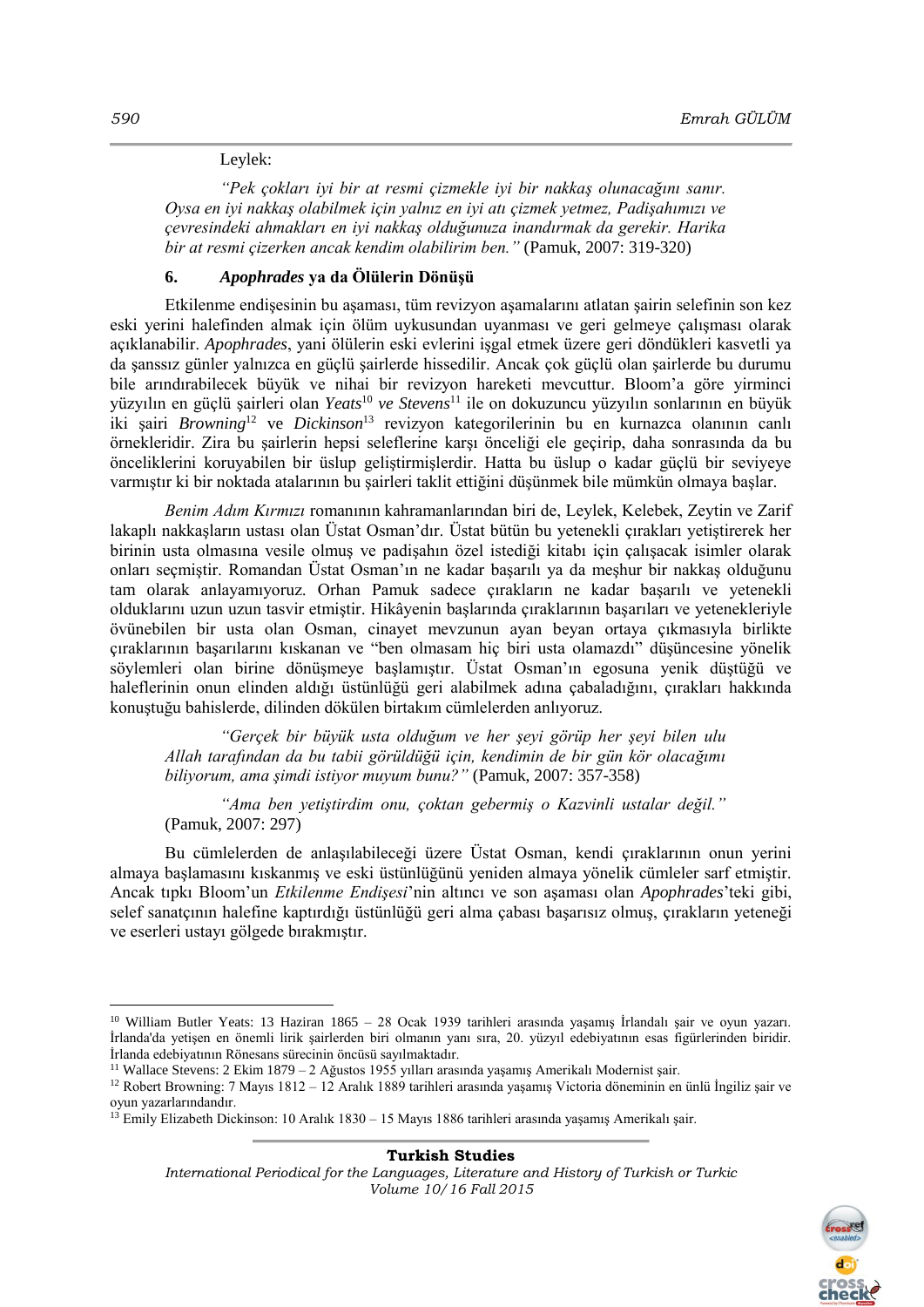## **SONUÇ**

Harold Bloom'un *Etkilenme Endişesi* adlı ve aslen bir şiir teorisi olan kuramsal kitabından yola çıkarak açıklamaya ve değerlendirmeye çalıştığımız Orhan Pamuk'un *Benim Adım Kırmızı*  romanındaki karakterlerden Leylek, Kelebek, Zeytin ve Üstat Osman, Bloom'un belirlediği altı revizyon aşamanın tamamını yaşayarak, "Etkilenme Endişesi" içerisinde olduklarını kanıtlamışlardır. Buna göre bahsi geçen çırak nakkaşlar, *Clinamen* aşamasında ustaları Üstat Osman'ın ve Herat-Moğol-Çin ile Kazvinli ustaların eserlerini yanlış yorumlayarak taklit etmeye çalışmışlardır. *Tessera* aşamasında kendi yetenekleri sayesinde ustalarının eksik yönlerini farkında bile olmadan tamamlamaya başlamışlar ve hem kendi hem de ustalarının eserlerini bir adım öteye taşımışlardır. *Kenosis* aşamasında kendi seviyeleri yükseldikçe ustalarının seviyelerini de yukarı çektiklerini fark eden çıraklar, ustalarının kendilerinde yarattığı yüklerden kurtulma çabası içine girmişlerdir. *Daimonikleşme* aşamasında kendilerine göre ustalarından miras kalan ağır ve gereksiz olan yüklerden kurtulmaya çalışan usta adayı çıraklar, egoları ve fazla özgüvenleri dolayısıyla şeytanileşmiş ve kötücül işler yapmaya başlamışlardır. Şeytaniliğin verdiği güçten önce haz duyan, fakat sonra bu gücün etkisinden korkan usta adayı çırak nakkaşlar, bir arınma yaşamış ve yeniden insanileşme yoluna girmişlerdir. Bu sayede de adaylıkları son bulup birer ustaya dönüşerek *Askesis* aşamasını gerçekleştirmişlerdir. Çıraklarının ustalaştığının ve kendisini geçmeye başladıklarının farkına varan Üstat Osman'ın, kaybettiği üstünlüğü geri almak adına yaptığı girişimlerin sonuçsuz kalması ise altıncı ve sonuncu revizyon aşaması olan *Apophrades*'i meydana getirmiştir.

Sonuç olarak bakıldığında Orhan Pamuk'un *Benim Adım Kırmızı* romanı nezdinde Osmanlı sanat anlayışını, Bloom'un Batı kökenli bir şiir teorisi olmasına rağmen *Etkilenme Endişesi*  bağlamında okumak mümkündür. Elbette ki Bloom nasıl kendi kuramının farazi, şahsi ve değiştirilebilir olduğunu ifade ediyorsa, biz de bu yazıda bahsedilen ve uyarlanan her şeyin farazi, şahsi ve inkâr edilip değiştirilebilir olduğunu gönül rahatlığıyla ifade edebiliriz.

# **KAYNAKÇA**

Bloom, Harold (2008). *Etkilenme Endişesi – Bir Şiir Teorisi*, İstanbul: Metis Eleştiri.

- Güzel, Ekrem (2012). "Umberto Eco'nun *Gülün Adı* Romanı İle Orhan Pamuk'un *Benim Adım Kırmızı* Romanlarına Mukayeseli Bir Bakış Denemesi", Turkish Studies – International Periodical For The Languages, Literature and History of Turkish or Turkic, Volume 7/2 Spring, p. 583–595.
- Karaburgu, Oğuzhan (2013). "*Etkilenme Endişesi* Bağlamında Namık Kemal ve Abdülhak Hâmid Tarhan Üzerine Bir Değerlendirme", Turkish Studies – International Periodical For The Languages, Literature and History of Turkish or Turkic, Volume 8/9 Summer, p. 1745– 1750.
- Pamuk, Orhan (2007). *Benim Adım Kırmızı*, İstanbul: İletişim Yayınları.
- Şahin, Elmas (2013). "*Gülün Adı* ve *Benim Adım Kırmızı*" Adlı Romanlara Karşılaştırmalı Bir Yaklaşım", Turkish Studies – International Periodical For The Languages, Literature and History of Turkish or Turkic, Volume 8/8 Summer, p. 1223–1236.

[https://tr.wikipedia.org/wiki/Ana\\_Sayfa](https://tr.wikipedia.org/wiki/Ana_Sayfa)